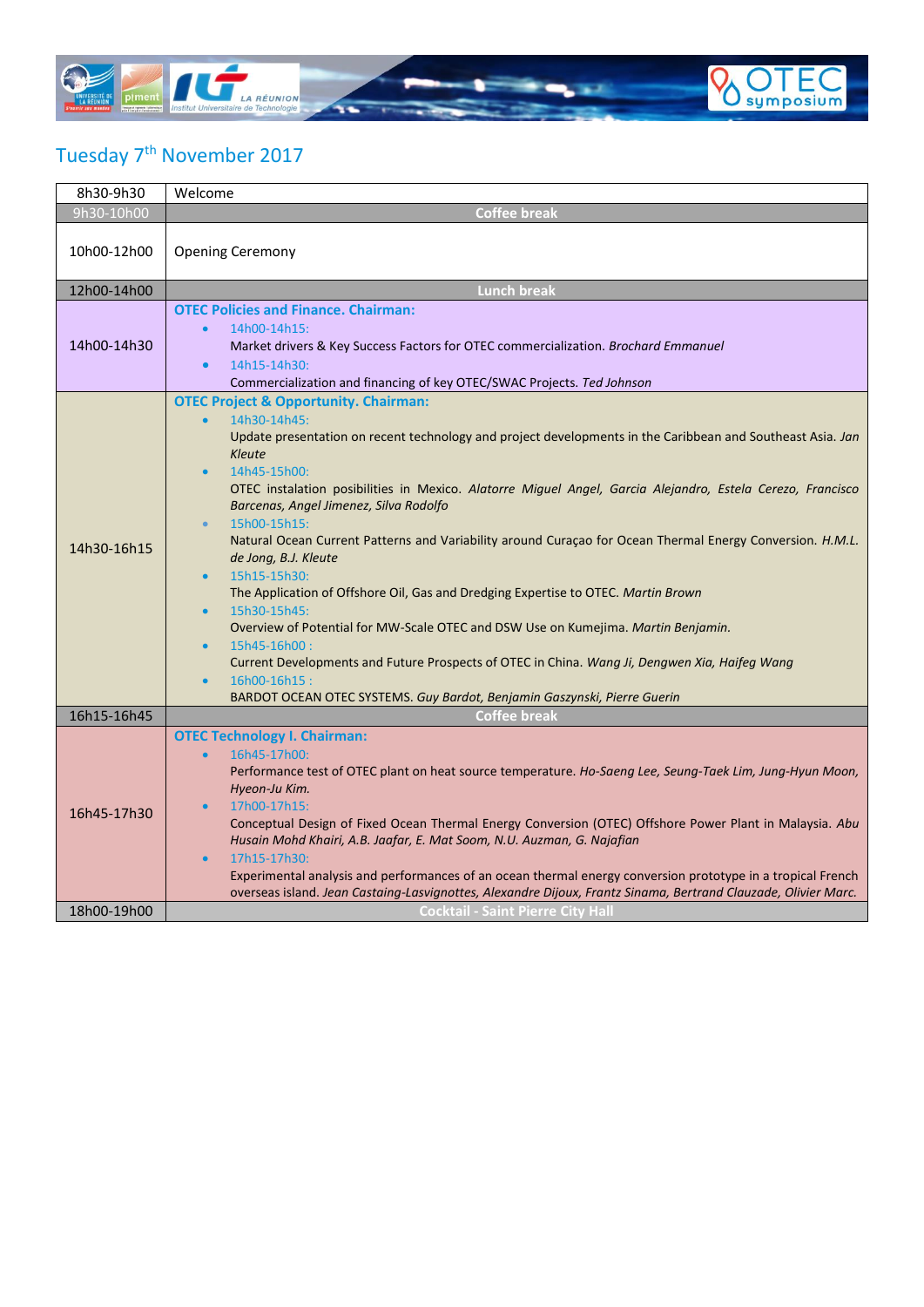

## Wednesday 8<sup>th</sup> November 2017

| 8h30-10h30                 | Prototype visit + poster session                                                                                                                                                                                                                                                                                                                                                                                                                                                                                                                                                                                                                                                                                                                                                                                                                                                                                                                                                                                                                                                                                                                                                                                   |
|----------------------------|--------------------------------------------------------------------------------------------------------------------------------------------------------------------------------------------------------------------------------------------------------------------------------------------------------------------------------------------------------------------------------------------------------------------------------------------------------------------------------------------------------------------------------------------------------------------------------------------------------------------------------------------------------------------------------------------------------------------------------------------------------------------------------------------------------------------------------------------------------------------------------------------------------------------------------------------------------------------------------------------------------------------------------------------------------------------------------------------------------------------------------------------------------------------------------------------------------------------|
| 10h30-11h00                | <b>Coffee break</b>                                                                                                                                                                                                                                                                                                                                                                                                                                                                                                                                                                                                                                                                                                                                                                                                                                                                                                                                                                                                                                                                                                                                                                                                |
| 11h00-11h45                | <b>OTEC Scientific challenges. Chairman:</b><br>11h00-11h15:<br>Dynamic modelling of an Organic Rankine Cycle applied to electricity production by the way of Ocean Thermal<br>Energy Conversion (OTEC). Alexandre Dijoux, Frantz Sinama, Olivier Marc, Bertrand Clauzade, Jean Castaing-<br>Lasvignottes<br>11h15-11h30:<br>$\bullet$<br>OTEC Performance Evaluation and Optimum Design Methods. Yasunaga Takeshi, Takafumi Morisaki, Yasuyuki<br><b>Ikegami</b><br>11h30-11h45:<br>$\bullet$<br>Scientific Challenges in EIA Studies in the Deep Waters of the Tropics. Su Suriyanti, Jaafar A. Bakar                                                                                                                                                                                                                                                                                                                                                                                                                                                                                                                                                                                                            |
| 11h45-13h30                | <b>Lunch break</b>                                                                                                                                                                                                                                                                                                                                                                                                                                                                                                                                                                                                                                                                                                                                                                                                                                                                                                                                                                                                                                                                                                                                                                                                 |
| 13h30-15h30                | <b>OTEC Technology II. Chairman:</b><br>13h30-13h45:<br>$\bullet$<br>Thermomechanical Analysis on Ocean Thermal Energy Conversion System with different Installed Capacity. Li<br>Zhang, Dashu Li, Yisen Liu, Xiaosuai Tian<br>13h45-14h00:<br>$\bullet$<br>Working Fluids and Evaporating Pressure Optimization for Ocean Thermal Energy Conversion System. Dashu Li,<br>Li Zhang, Yisen Liu, Xiaosuai Tian<br>14h00-14h15:<br>BARDOT OTEC LAB. Aletas Maeva, Xavier Pace, Pierre Guerin, Arthur Leroux<br>14h15-14h30:<br>Heat exchangers biofouling control - New developments. Dubois Françoise, Bernard Costa, Jean Guzennec<br>14h30-14h45:<br>Energy performance assessment of Sea Water Air Conditioning - a case study in French Polynesia. Lucas Franck,<br>Frantz Sinama, Keitapu Maamaatuaiahutapu, David Wary, Pascal Ortega<br>14h45-15h00:<br>Heat exchanger development. Vincent Melot, Damien Thuaud, Bertrand Clauzade, Vimeux Sébastien<br>15h00-15h15:<br>$\bullet$<br>Advanced OTEC Technologies. Yasuyuki Ikegami, Yasunaga Takeshi<br>15h15-15h30:<br>$\bullet$<br>A new guidance note for Offshore Thermal Energy Converters (OTEC). Aude Leblanc, Boutrot Jonathan, Laura-<br>Mae Macadré |
| 15h30-16h00                | <b>Coffee break</b>                                                                                                                                                                                                                                                                                                                                                                                                                                                                                                                                                                                                                                                                                                                                                                                                                                                                                                                                                                                                                                                                                                                                                                                                |
| 16h00-17h00                | <b>Environmental &amp; Social Impacts. Chairman:</b><br>16h00-16h15:<br>Bardot Ocean - ACOA Conseil. Anne-Laure Cardot, Pierre Guerin, Guillaume Darmayan<br>16h15-16h30:<br>$\bullet$<br>IMPALA project: a first step in the assessment of the biogeochemical potential impact of an OTEC plant. Lejart<br>Morgane, Mélanie Giraud, Marie Boyé, Véronique Garçon, Cédric Auvray, Denis de la Broise<br>16h30-16h45:<br>$\bullet$<br>Ocean Thermal Energy Conversion (OTEC): Impact on Emission of Green House Gases. Panchal Chandrakant<br>16h45-17h00:<br>$\bullet$<br>Oceanographic studies prior to the design of an OTEC facility. Colinet Michel, Garnier Rémi, Quod Jean-Pascal<br>and Sornin Jean-Marc                                                                                                                                                                                                                                                                                                                                                                                                                                                                                                    |
| 17h00-17h45<br>19h00-22h00 | <b>OTEC Technology III. Chairman:</b><br>17h00-17h15:<br>$\bullet$<br>Alternative ammonia boiler concept for the Rankine cycle loop. Aline Buffet, Nicolas Rambure, (Provost Jeremy)<br>17h15-17h30:<br>Improvement study for the critical components of 1MW OTEC plant. Hyeon-Ju Kim, Ho-Saeng Lee, Seung-Taek<br>Lim, Jung-Hyun Moon<br>17h30-17h45:<br>$\bullet$<br>Performance comparison of heat exchangers experimented on a small scale OTEC prototype. Frantz Sinama,<br>Alexandre Dijoux, Olivier Marc, Bertrand Clauzade, Jean Castaing-Lasvignottes<br>Gala dinner-1000 coco                                                                                                                                                                                                                                                                                                                                                                                                                                                                                                                                                                                                                            |
|                            |                                                                                                                                                                                                                                                                                                                                                                                                                                                                                                                                                                                                                                                                                                                                                                                                                                                                                                                                                                                                                                                                                                                                                                                                                    |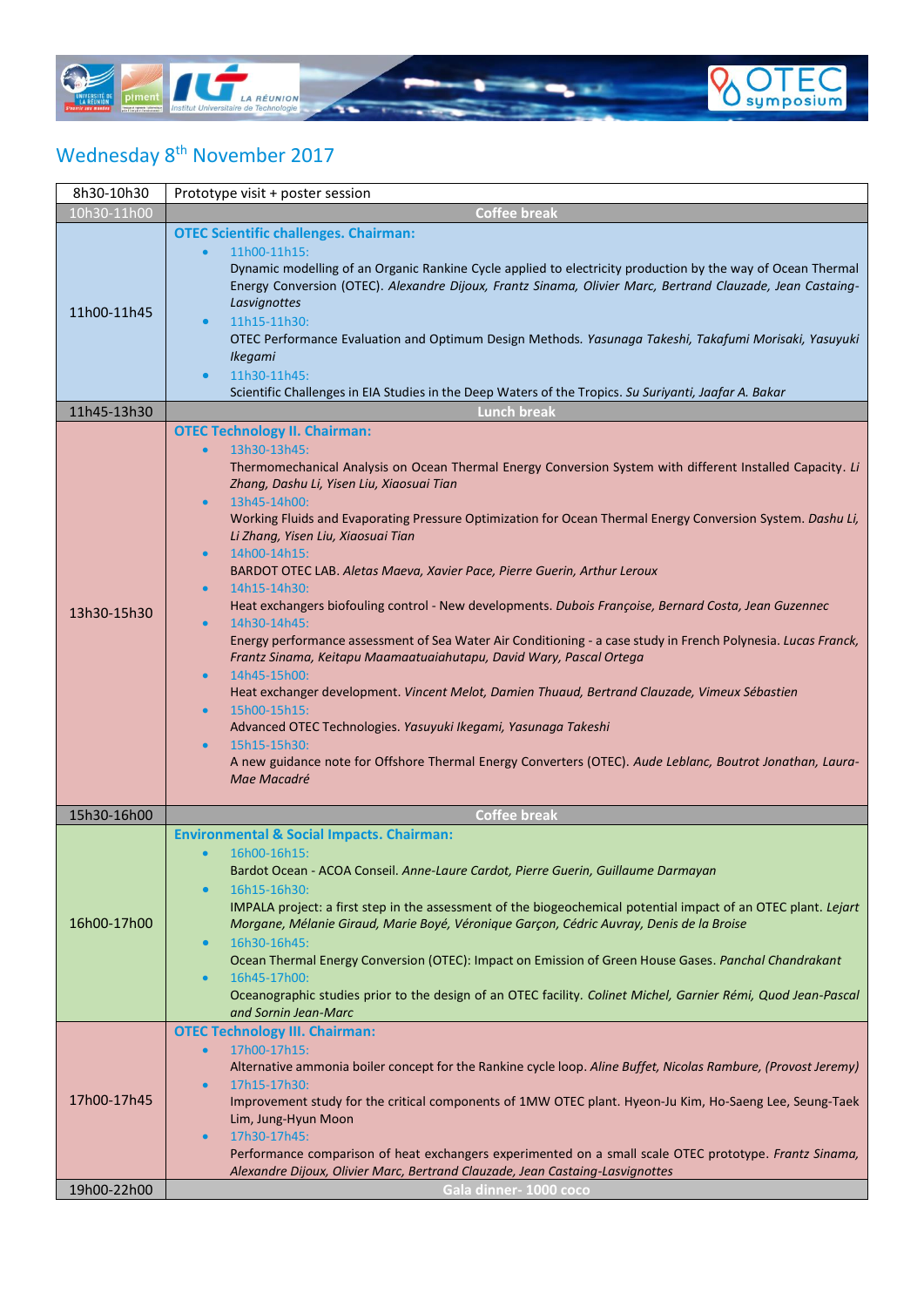

Wednesday 8<sup>th</sup> November 2017

# **POSTER SESSION**

#### **OTEC Policies and Finance.**

- SWAC 2.0: Reliability at a profitable cost *Garnier Bruno*
- SWAC Club announcement *Garnier Bruno*

#### **OTEC Technology.**

- Study of thermodynamic performance of Rankine Cycle using ammonia working fluid for ocean thermal energy conversion *Yue Juan, LIU Weimin, ZHANG Li, XIAO Gang*
- OTEC Constraints and Cost Effective Design *Lau James*
- Main characteristics of the ocean thermal energy conversion prototype in La Reunion. *Alexandre Dijoux, Frantz Sinama, Olivier Marc, Bertrand Clauzade, Jean Castaing-Lasvignottes*
- Experimental analysis and performances of an ocean thermal energy conversion prototype in a tropical French overseas island *Jean Castaing-Lasvignottes, Frantz Sinama, Alexandre Dijoux, Bertrand Clauzade, Olivier Marc*
- A guide for working fluid selection and component properties study of an organic Rankine cycle applied to ocean thermal energy conversion *Alexandre Dijoux, Frantz Sinama, Olivier Marc, Bertrand Clauzade, Jean Castaing-Lasvignottes*

#### **Environmental & Social Impacts.**

 Current status of OTEC: Worldwide research, development and commercialization efforts *Sung-Woo Kim, Hyeon-Ju Kim, Ho-Saeng Lee, Seung-Taek Lim, Jung-Hyun Moon*